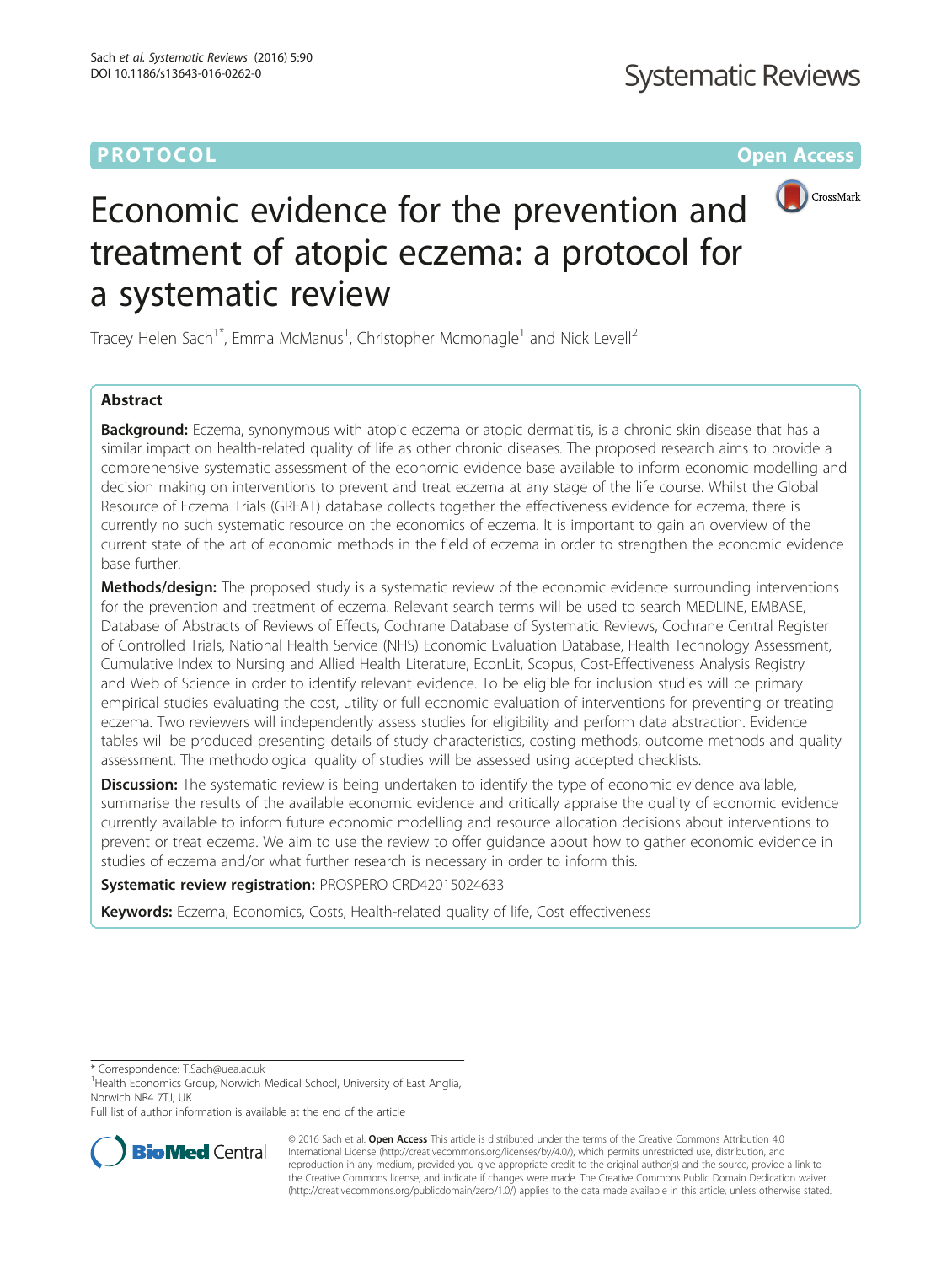#### Background

In the UK, the lifetime prevalence of eczema is estimated to be between 16 and 20 % making it the commonest inflammatory skin condition in children, and it has been increasing in "western style" environments [\[1](#page-9-0)–[3\]](#page-9-0). In the UK, the age-sex standardised incidence and lifetime prevalence of eczema has increased between 2001 and 2005 from 9.58 per 1000 to 13.58 per 1000 patients and 77.78 per 1000 to 115.26 per 1000, respectively [\[4](#page-9-0)]. Up to 50 % of childhood cases will experience recurrence in adulthood [\[2](#page-9-0)]. Eczema is largely managed in primary care. Skin conditions are the commonest new reason patients consult their GP [\[5](#page-9-0)]. Eczema has been found to have a similar impact on health-related quality of life as other common childhood conditions such as asthma and diabetes [[6\]](#page-9-0). Eczema impacts quality of life by causing itching, sleep loss and social stigma for the child. Families may also suffer from sleep loss and time taken off work to accompany children to health appointments [[7\]](#page-9-0). The condition is associated with atopy so children with the condition are more likely to develop asthma and allergic rhinitis [[8\]](#page-9-0). It is also believed that eczema has large cost implications. For instance, in 1995–1996, the total annual UK cost of eczema in children aged 5 years or younger was estimated as £47 million (£80 per child) [[9\]](#page-9-0). Looking at a broader age range, the UK total annual cost was estimated to be around £465 million, of which £125 million were National Health Service (NHS) costs, £297 million costs incurred by patients and £42 million by society in terms of lost productivity (price year not reported) [\[10](#page-9-0)]. These UK-based estimates of the total annual UK costs of eczema are now dated, the estimates were based on small samples [146 in [[10\]](#page-9-0) and 1523 in [\[9\]](#page-9-0)], and the range of treatments available has increased and is likely to increase in the future with the addition of new bio-logics [[11\]](#page-9-0).

Despite eczema being common, there remain many unknowns about how to prevent and treat the condition. The James Lind Alliance (JLA) [[12](#page-9-0)] Priority Setting Partnership (PSP) on eczema illustrates this [\(http://www.jla.](http://www.jla.nihr.ac.uk/priority-setting-partnerships/eczema) [nihr.ac.uk/priority-setting-partnerships/eczema](http://www.jla.nihr.ac.uk/priority-setting-partnerships/eczema) and [[13](#page-9-0)]). The JLA facilitates disease specific PSPs that bring together patients, carers and health professionals to identify and prioritise research for the treatment uncertainties of the disease of interest ([http://www.jla.nihr.ac.uk/\)](http://www.jla.nihr.ac.uk/). The eczema PSP was established in 2010 with partners drawn from academic, NHS and charitable sectors and resulted in 14 treatment uncertainties being prioritised [\[13](#page-9-0)].

In order to draw together the effectiveness evidence of interventions for eczema, the Global Resource of Eczema Trials (GREAT) [[14](#page-9-0)] database was established [[15\]](#page-9-0) and includes details of over 600 systematic reviews and randomised controlled trials. It does not, however,

identify or bring together the economic literature on eczema, and thus, this review attempts to do this. There is likely to be less economic evidence, compared to effectiveness data, for eczema. Indeed, the English National Institute of Health and Care Excellence (NICE) has only considered economic models for two areas of eczema care: an educational intervention for those with eczema aged under 12 [[16](#page-9-0)] and tacrolimus and pimecrolimus for atopic eczema [[17](#page-10-0)]. It is, therefore, important to identify the current state of economic evidence addressing eczema in order to inform the design of future economic research in the area.

The proposed systematic review will address the following four research questions:

- 1. What type of health economic evidence has been used in the evaluation of the prevention and treatment of atopic eczema?
- 2. Are interventions to prevent and treat atopic eczema cost effective?
- 3. What is the quality of the health economic evidence for the prevention and treatment of atopic eczema?
- 4. What are the current gaps in the existing research?

#### Methods/design

#### Protocol and registration

The Preferred Reporting Items for Systematic Reviews and Meta-Analyses Protocols (PRISMA-P) statement recommendations were used to develop the methods for this systematic review (see Additional file [1\)](#page-9-0) and will be used in reporting the results from the study [\[18\]](#page-10-0). This protocol has been registered in the International Prospective Register of Systematic reviews (PROSPERO) CRD42015024633. Should protocol amendments be necessary, these will be documented including details of the date, changes made and the rationale for changes.

#### Literature search

The following electronic databases will be searched: MEDLINE, EMBASE, Cumulative Index to Nursing and Allied Health Literature, Cochrane Central Register of Controlled Trials, Database of Abstracts of Reviews of Effects, Cochrane Database of Systematic Reviews, NHS Economic Evaluation Database, EconLit, Scopus, Health Technology Assessment, Cost-Effectiveness Analysis Registry and Web of Science. There will be no restriction imposed on the search from date; therefore, the literature search will go from the earliest records within each database, to the single day that the search was conducted on. Search results will be downloaded to Endnote version X7 where duplicates will be identified and removed.

Reference lists of potential eligible studies, reviews, guidelines or other sources will be screened for additional literature. Authors of published abstracts and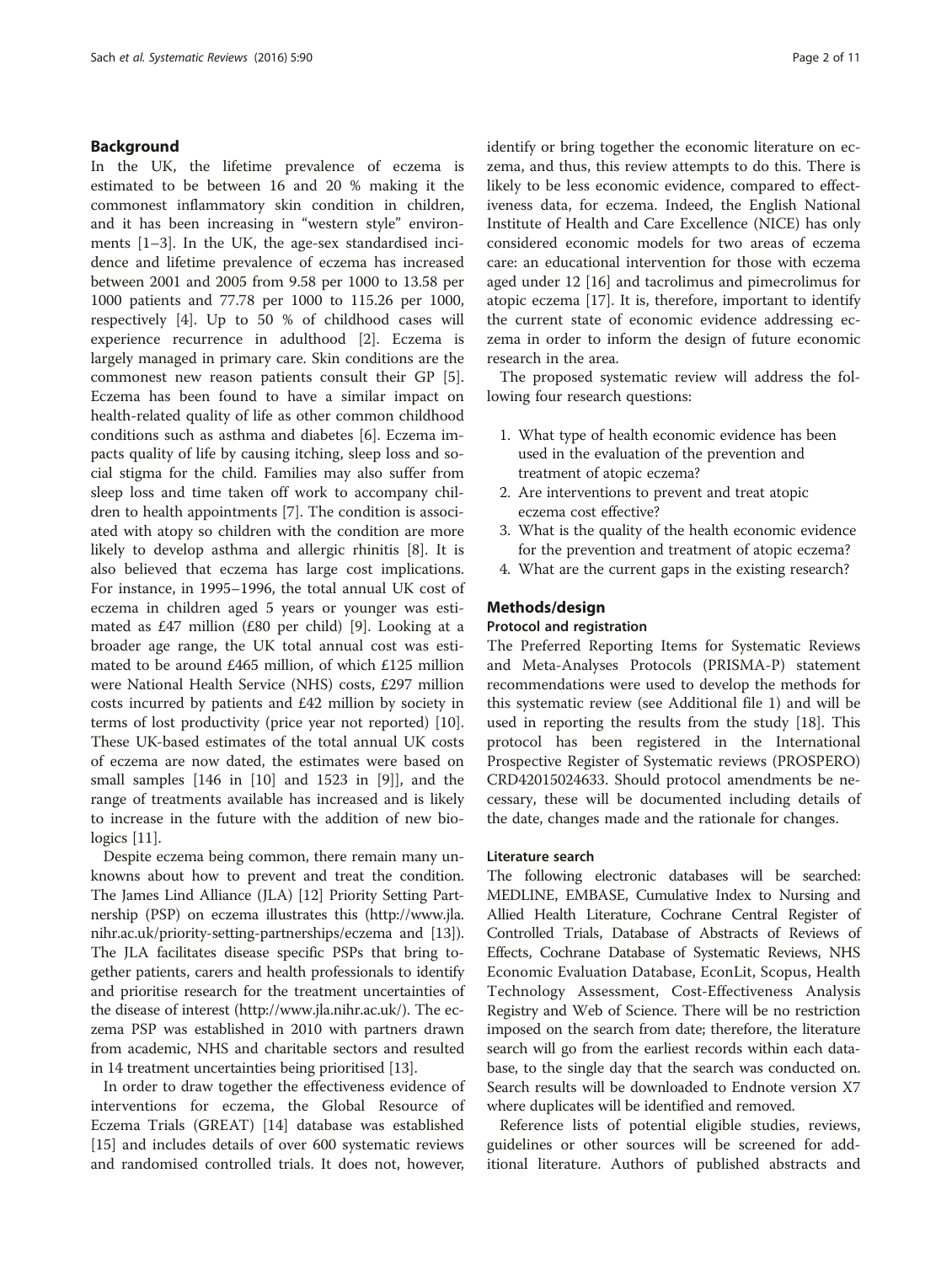conference proceedings will be contacted by email to establish if a full paper has since been published in the grey literature.

The search strategy was guided by The Cochrane Collaboration Handbook [[19\]](#page-10-0) and the Centre for Reviews and Dissemination guidelines for systematic reviews [[20\]](#page-10-0). Specifically, search terms used in other atopic eczema systematic reviews were used to inform the clinical search terms [[21\]](#page-10-0)) and were also informed by the clinical author on the paper: NL. The economic terms were similarly devised, by consulting relevant guidelines [[22](#page-10-0), [23](#page-10-0)]. The complete search strategy (with interface and coverage dates) is available in the [Appendix](#page-8-0) to this protocol.

#### Eligible studies

A study will be included if it reports primary data on cost and/or outcome (utility or willingness to pay) data on atopic eczema. The primary interest is in full economic evaluations (cost effectiveness, cost utility, cost benefit and cost minimisation) although other partial economic evidence will also be included where the study has an explicit economic objective, this is likely to include cost-consequence analyses, cost analyses, utility assessment or willingness to pay/accept studies. There will be no restriction on the study designs used in the economic studies so, for example, economic studies conducted alongside randomised controlled trials, as part of observational studies, or as decision model-based analyses will be included. Nor will there be any restrictions on type of setting. The search was undertaken on the 9th October 2015, so only studies published before this date are included. Only full text articles published in the English language will be included, abstracts and letters will be excluded. Where two or more studies appear to be reporting on the same dataset or using the same model, the most comprehensive paper will be included unless each paper reports on a different aspect or in relation to a different jurisdiction/population (in the case of modelling studies).

# Data collection

## Study selection

Two independent reviewers will assess the titles and abstracts retrieved in the literature search against our inclusion criteria. In a second stage, full-text articles for those seeming to fit the criteria or where there is uncertainty about relevance will be retrieved and their eligibility assessed according to criteria set out in Table 1. Where disagreements occur a third reviewer will be involved.

#### Data abstraction and management

Data will be extracted independently by two reviewers and entered into an electronic data extraction form developed in Microsoft Excel, with the third reviewer consulted in case of disagreements that cannot be resolved between the two reviewers. A full list of the extraction fields can be found in Table [2](#page-3-0). The data extraction form was piloted, modified (where necessary) and reviewers' responses calibrated on the basis of two pre-identified studies (one modelling study and one non-model-based paper). The data extracted will be analysed in a narrative/descriptive manner focusing on the methods, results and quality of studies included with the aim of identifying gaps in the evidence, areas of strength and areas in need of methodological improvement.

If the necessary data are available, the results will be discussed as subsets for different age groups (e.g. child/ adult/elderly) and/or different skin disease severities and/or world regions and/or health-care settings. Furthermore, as it is expected that included studies will report results in a range of currencies, where possible, results will be reported in the original currency and price year, as well as being converted to UK pounds using the purchasing power parities provided by the Organisation for Economic Co-operation and Development (OECD), inflating to a common price year using the consumer price index, to facilitate the comparison of results across studies.

|                  | Inclusion criteria                                                                                                          | Exclusion criteria                                                                                                                                                                                       |
|------------------|-----------------------------------------------------------------------------------------------------------------------------|----------------------------------------------------------------------------------------------------------------------------------------------------------------------------------------------------------|
| Population       | Eczema (synonyms: atopic eczema, atopic dermatitis) ICD-10                                                                  | Populations with other skin diseases other than eczema                                                                                                                                                   |
|                  | code: L20                                                                                                                   | Dyshidrotic eczema, seborrheic eczema, chronic actinic<br>dermatitis, asteatotic eczema, allergic contact eczema, irritant<br>contact eczema, varicose eczema, stasis eczema ICD-10 codes:<br>121 to 130 |
| Study designs    | Studies presenting primary data in the form of a Cost of illness,                                                           | Studies without an explicit economic objective                                                                                                                                                           |
|                  | cost effectiveness, cost utility, cost benefit, cost consequences,<br>cost analysis, utility analysis, contingent valuation | Review articles, although the reference list for these will be<br>checked for primary studies that should be included                                                                                    |
| Outcomes         | Utility, QALYs, willingness to pay/accept                                                                                   |                                                                                                                                                                                                          |
| Publication type | Articles available in full text in English                                                                                  | Abstracts, letters, reviews                                                                                                                                                                              |

Table 1 Inclusion and exclusion criteria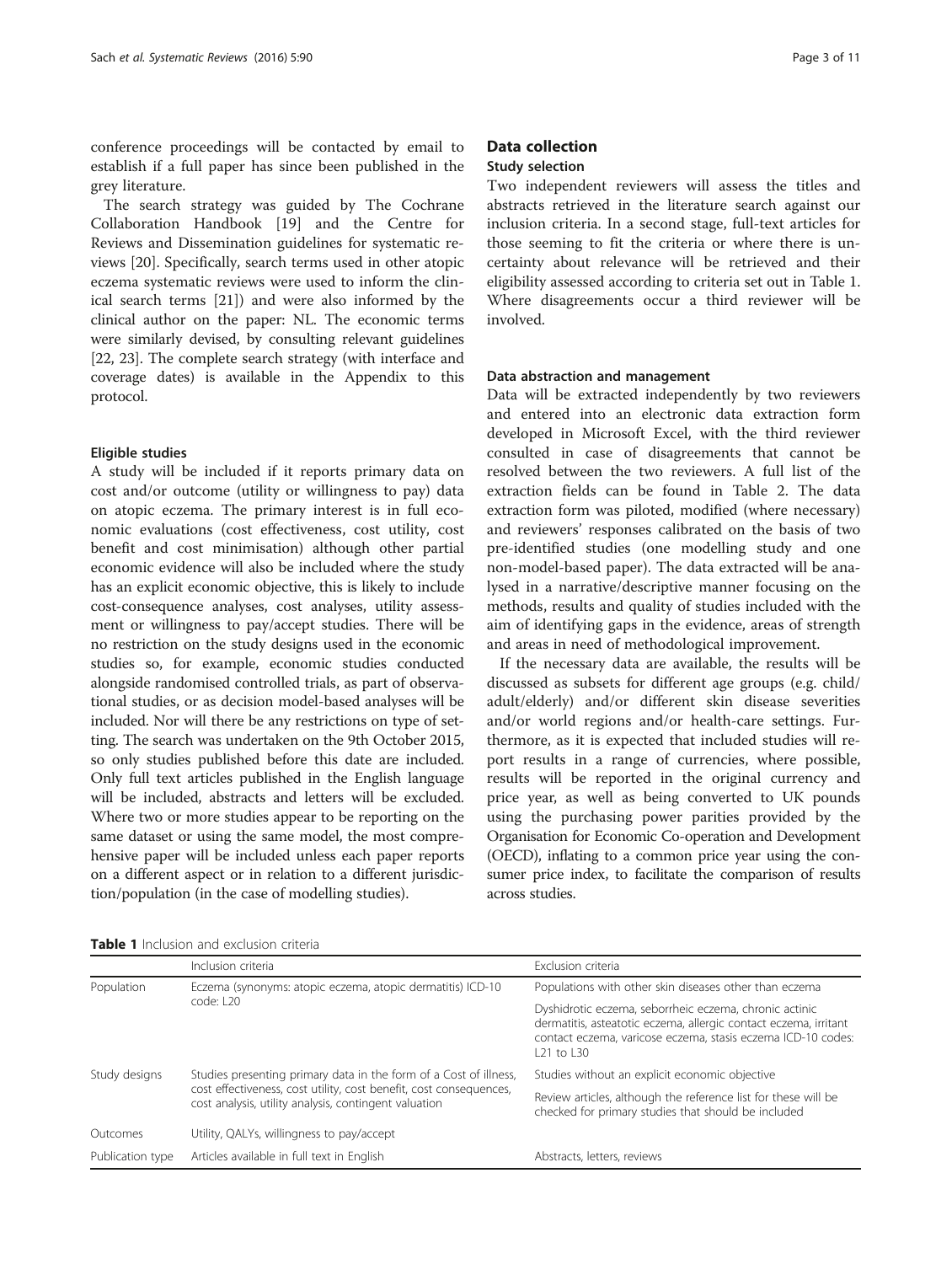Resource and cost information

Direct cost data sources Indirect cost items

Method of capturing direct cost items

Cost perspective Intervention costs Direct cost items

<span id="page-3-0"></span>

| <b>Table 2</b> Data abstraction fields                                                | <b>Table 2</b> Data abstraction fields (Continued)                   |  |
|---------------------------------------------------------------------------------------|----------------------------------------------------------------------|--|
| General information                                                                   | Method of capturing indirect cost items                              |  |
| Review ID                                                                             | Indirect cost data sources                                           |  |
| Author, year                                                                          | Resource items collected                                             |  |
| Title                                                                                 | Resource use, recall period                                          |  |
| Reviewer                                                                              | Method of dealing with missing data-cost                             |  |
| Date of review                                                                        | Price year                                                           |  |
| Publication type                                                                      | Currency                                                             |  |
| Population and setting                                                                | Inflation rate, cost                                                 |  |
| Type of study                                                                         | Discount rate, cost                                                  |  |
| Stated type of economic analysis                                                      | Results                                                              |  |
| Actual type of economic analysis (if different)                                       | Resource use and costs                                               |  |
| Country of study                                                                      | Outcomes                                                             |  |
| Study setting                                                                         | Reported cost effectiveness                                          |  |
| Population                                                                            | Appropriateness of ICER                                              |  |
| Study size                                                                            | Sensitivity analysis                                                 |  |
| Method of recruitment                                                                 | Major result(s)                                                      |  |
| Recruitment time period                                                               | Conclusions                                                          |  |
| Inclusion criteria                                                                    | Funding source                                                       |  |
| Exclusion criteria                                                                    | Model specific information                                           |  |
| Study design                                                                          | Type of decision analytic model                                      |  |
| Primary intervention                                                                  | Model perspective                                                    |  |
| Secondary intervention(s)                                                             | Model population                                                     |  |
| Comparators                                                                           | Cohort or individual?                                                |  |
| Time horizon (for follow-up)                                                          | Model assumptions                                                    |  |
| Outcomes                                                                              | Model exclusions                                                     |  |
| Outcomes measure (1)                                                                  | Method for dividing disease severity                                 |  |
| Method of measurement (1)                                                             | Distinction between body/face eczema?                                |  |
| Outcome measure (2)                                                                   | Interventions included                                               |  |
| Method of measurement (2)                                                             | Time horizon                                                         |  |
| Outcome measure (3)                                                                   | Cycle length                                                         |  |
| Method of measurement (3)                                                             | Value of any parameters used                                         |  |
| Secondary outcome measure(s)                                                          | Source of parameters                                                 |  |
| Method of measurement(s)                                                              | Software used for model                                              |  |
| For utility studies: what value set or direct method of<br>measurement has been used? | Type of sensitivity analysis performed<br>Method of model validation |  |
| Timing of measurements                                                                |                                                                      |  |
| Discount rate, outcomes                                                               | Author specified limitations                                         |  |
| Method of dealing with missing data-outcomes                                          |                                                                      |  |

#### Quality assessment and data presentation

Two reviewers will independently evaluate the quality of included studies in order to assess the risk of bias. Studies will be assessed using a published checklist based on a modified version of the Consolidated Health Economic Evaluation Reporting Standards (CHEERS) framework [\[24\]](#page-10-0) (see Table [3](#page-4-0)). In addition, model-based economic evaluations will also be assessed using the Phillips criterion [\[25](#page-10-0), [26\]](#page-10-0) (see Table [4](#page-6-0) for extraction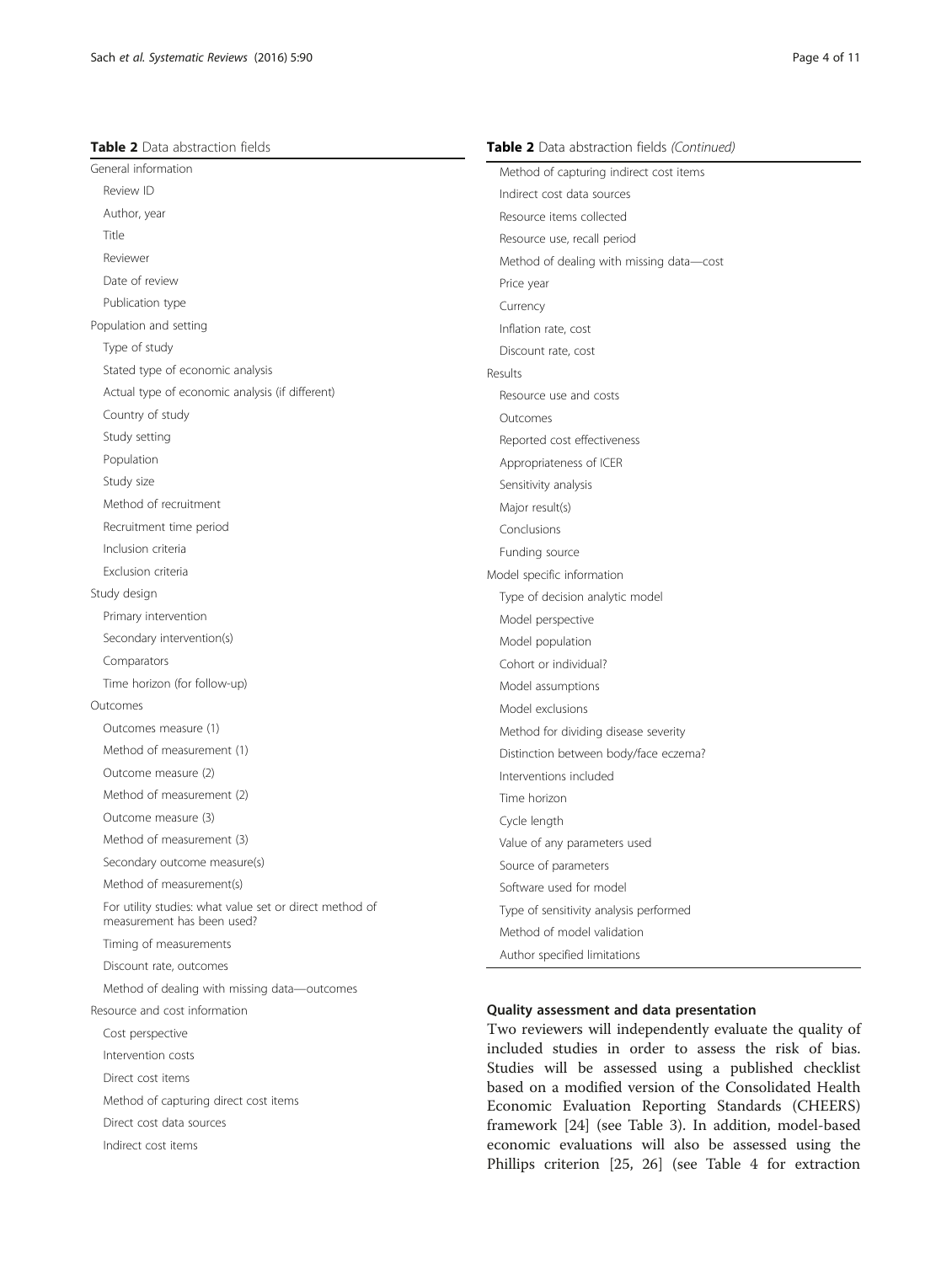#### <span id="page-4-0"></span>Table 3 CHEERS checklist [[24](#page-10-0)]

|                                                           |                 | Item no. Recommendation                                                                                                                                                                                                                                                                                                                | paragraph no. | Reported on page/ Yes/no/partial/unclear/<br>not applicable |
|-----------------------------------------------------------|-----------------|----------------------------------------------------------------------------------------------------------------------------------------------------------------------------------------------------------------------------------------------------------------------------------------------------------------------------------------|---------------|-------------------------------------------------------------|
| Title and abstract                                        |                 |                                                                                                                                                                                                                                                                                                                                        |               |                                                             |
| Title                                                     | $\mathbf{1}$    | Identify the study as an economic evaluation or use<br>more specific terms such as "cost effectiveness analysis",<br>and describe the interventions compared.                                                                                                                                                                          |               |                                                             |
| Abstract                                                  | 2               | Provide a structured summary of objectives,<br>perspective, setting, methods (including study design<br>and inputs), results (including base case and<br>uncertainty analyses), and conclusions.                                                                                                                                       |               |                                                             |
| Introduction                                              |                 |                                                                                                                                                                                                                                                                                                                                        |               |                                                             |
| Background and objectives                                 | 3               | Provide an explicit statement of the broader context for<br>the study. Present the study question and its relevance<br>for health policy or practice decisions.                                                                                                                                                                        |               |                                                             |
| Methods                                                   |                 |                                                                                                                                                                                                                                                                                                                                        |               |                                                             |
| Target population and subgroups                           | 4               | Describe characteristics of the base case population<br>and subgroups analysed, including why they were<br>chosen.                                                                                                                                                                                                                     |               |                                                             |
| Setting and location                                      | 5               | State relevant aspects of the system(s) in which the<br>decision(s) need(s) to be made.                                                                                                                                                                                                                                                |               |                                                             |
| Study perspective                                         | 6               | Describe the perspective of the study and relate this to<br>the costs being evaluated.                                                                                                                                                                                                                                                 |               |                                                             |
| Comparators                                               | 7               | Describe the interventions or strategies being<br>compared and state why they were chosen                                                                                                                                                                                                                                              |               |                                                             |
| Time horizon                                              | 8               | State the time horizon(s) over which costs and<br>consequences are being evaluated and say why<br>appropriate.                                                                                                                                                                                                                         |               |                                                             |
| Discount rate                                             | 9               | Report the choice of discount rate(s) used for costs and<br>outcomes and say why appropriate.                                                                                                                                                                                                                                          |               |                                                             |
| Choice of health outcomes                                 | 10              | Describe what outcomes were used as the measure(s)<br>of benefit in the evaluation and their relevance for the<br>type of analysis performed.                                                                                                                                                                                          |               |                                                             |
| Measurement of effectiveness                              | 11a             | Single study-based estimates: Describe fully the design<br>features of the single effectiveness study and why<br>the single study was a sufficient source of clinical<br>effectiveness data.                                                                                                                                           |               |                                                             |
|                                                           | 11 <sub>b</sub> | Synthesis-based estimates: Describe fully the methods<br>used for identification of included studies and synthesis<br>of clinical effectiveness data                                                                                                                                                                                   |               |                                                             |
| Measurement and valuation of<br>preference based outcomes | 12              | If applicable, describe the population and methods<br>used to elicit preferences for outcomes.                                                                                                                                                                                                                                         |               |                                                             |
| Estimating resources and costs                            | 13a             | Single study-based economic evaluation: Describe<br>approaches used to estimate resource use associated<br>with the alternative interventions. Describe primary or<br>secondary research methods for valuing each resource<br>item in terms of its unit cost. Describe any adjustments<br>made to approximate to opportunity costs.    |               |                                                             |
|                                                           | 13 <sub>b</sub> | Model-based economic evaluation: Describe<br>approaches and data sources used to estimate resource<br>use associated with model health states. Describe<br>primary or secondary research methods for valuing<br>each resource item in terms of its unit cost. Describe<br>any adjustments made to approximate to opportunity<br>costs. |               |                                                             |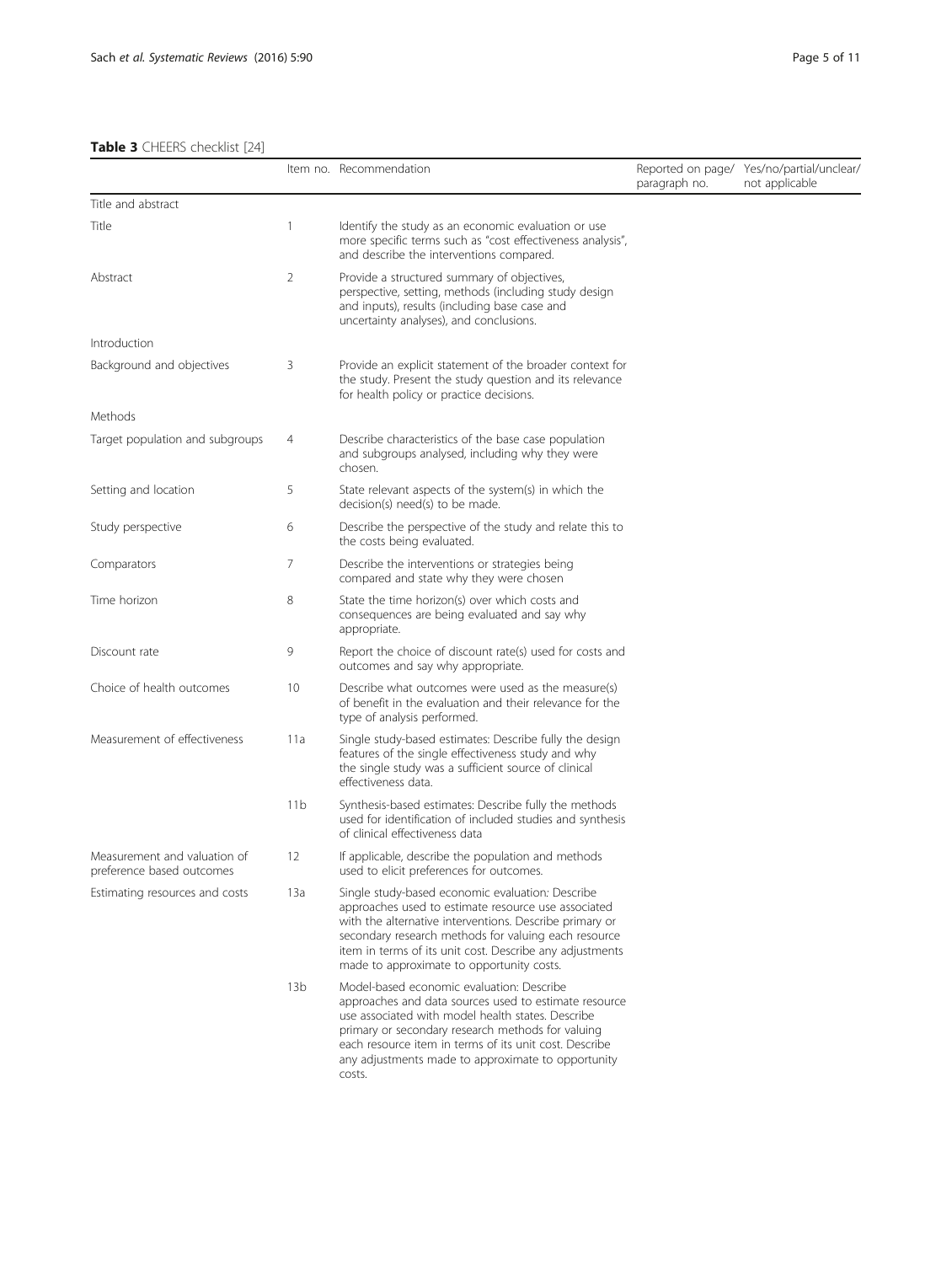Table 3 CHEERS checklist [[24](#page-9-0)] (Continued)

| Currency, price date, and<br>conversion                                    | 14              | Report the dates of the estimated resource quantities<br>and unit costs. Describe methods for adjusting<br>estimated unit costs to the year of reported costs if<br>necessary. Describe methods for converting costs into a<br>common currency base and the exchange rate.                                                                                              |
|----------------------------------------------------------------------------|-----------------|-------------------------------------------------------------------------------------------------------------------------------------------------------------------------------------------------------------------------------------------------------------------------------------------------------------------------------------------------------------------------|
| Choice of model                                                            | 15              | Describe and give reasons for the specific type of<br>decision analytical model used. Providing a figure to<br>show model structure is strongly recommended.                                                                                                                                                                                                            |
| Assumptions                                                                | 16              | Describe all structural or other assumptions<br>underpinning the decision-analytical model.                                                                                                                                                                                                                                                                             |
| Analytical methods                                                         | 17              | Describe all analytical methods supporting the<br>evaluation. This could include methods for dealing with<br>skewed, missing, or censored data; extrapolation<br>methods; methods for pooling data; approaches to<br>validate or make adjustments (such as half cycle<br>corrections) to a model; and methods for handling<br>population heterogeneity and uncertainty. |
| Results                                                                    |                 |                                                                                                                                                                                                                                                                                                                                                                         |
| Study parameters                                                           | 18              | Report the values, ranges, references, and, if used,<br>probability distributions for all parameters. Report<br>reasons or sources for distributions used to represent<br>uncertainty where appropriate. Providing a table to<br>show the input values is strongly recommended.                                                                                         |
| Incremental costs and outcomes                                             | 19              | For each intervention, report mean values for the main<br>categories of estimated costs and outcomes of interest,<br>as well as mean differences between the comparator<br>groups. If applicable, report incremental cost<br>effectiveness ratios.                                                                                                                      |
| Characterising uncertainty                                                 | 20a             | Single study-based economic evaluation: Describe the<br>effects of sampling uncertainty for the estimated<br>incremental cost and incremental effectiveness<br>parameters, together with the impact of methodological<br>assumptions (such as discount rate, study perspective).                                                                                        |
|                                                                            | 20 <sub>b</sub> | Model-based economic evaluation: Describe the effects<br>on the results of uncertainty for all input parameters,<br>and uncertainty related to the structure of the model<br>and assumptions.                                                                                                                                                                           |
| Characterising heterogeneity                                               | 21              | If applicable, report differences in costs, outcomes, or<br>cost effectiveness that can be explained by variations<br>between subgroups of patients with different baseline<br>characteristics or other observed variability in effects<br>that are not reducible by more information.                                                                                  |
| Discussion                                                                 |                 |                                                                                                                                                                                                                                                                                                                                                                         |
| Study findings, limitations,<br>generalisability, and current<br>knowledge | 22              | Summarise key study findings and describe how they<br>support the conclusions reached. Discuss limitations<br>and the generalisability of the findings and how the<br>findings fit with current knowledge.                                                                                                                                                              |
| Other                                                                      |                 |                                                                                                                                                                                                                                                                                                                                                                         |
| Source of funding                                                          | 23              | Describe how the study was funded and the role of<br>the funder in the identification, design, conduct, and<br>reporting of the analysis. Describe other non-monetary<br>sources of support.                                                                                                                                                                            |
| Conflicts of interest                                                      | 24              | Describe any potential for conflict of interest of study<br>contributors in accordance with journal policy. In the<br>absence of a journal policy, we recommend authors<br>comply with International Committee of Medical<br>Journal Editors recommendations                                                                                                            |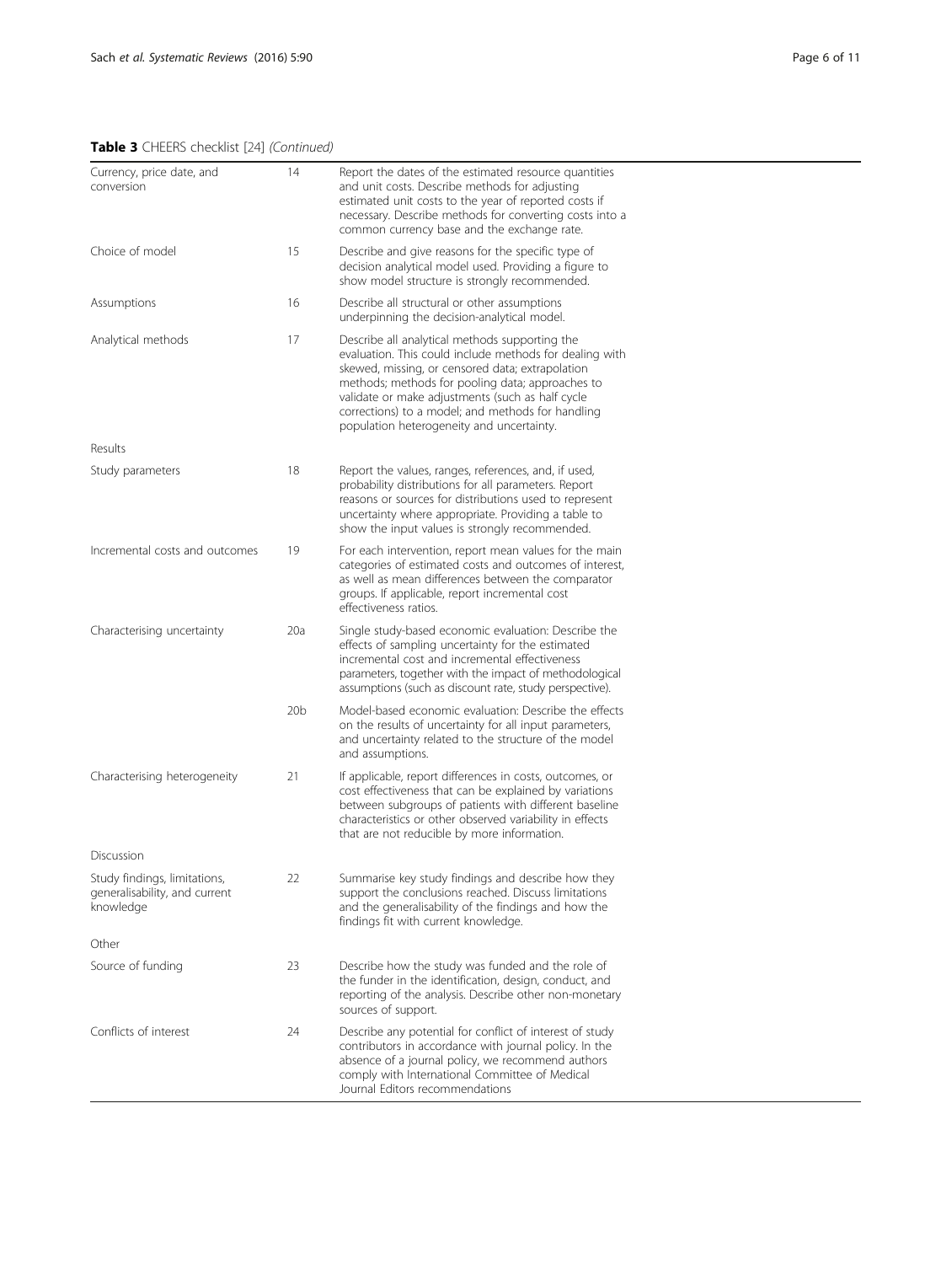#### <span id="page-6-0"></span>Table 4 Philips criterion [\[25, 26\]](#page-10-0)

| Dimensions of quality                       | Questions for critical appraisal                                                                                                                                                                 | Response (Yes/no/<br>partial/unclear/NA) | Comments |
|---------------------------------------------|--------------------------------------------------------------------------------------------------------------------------------------------------------------------------------------------------|------------------------------------------|----------|
| S1: Statement of decision problem/objective | Is there a clear statement of the decision problem?                                                                                                                                              |                                          |          |
|                                             | Is the objective of the evaluation and model specified and<br>consistent with the stated decision problem?                                                                                       |                                          |          |
|                                             | Is the primary decision maker specified?                                                                                                                                                         |                                          |          |
| S2: Statement of scope/perspective          | Is the perspective of the model stated clearly?                                                                                                                                                  |                                          |          |
|                                             | Are the model inputs consistent with the stated perspective?                                                                                                                                     |                                          |          |
|                                             | Has the scope of the model been stated and justified?                                                                                                                                            |                                          |          |
|                                             | Are the outcomes of the model consistent with the perspective,<br>scope and overall objective of the model?                                                                                      |                                          |          |
| S3: Rationale for structure                 | Has the evidence regarding the model structure been described?                                                                                                                                   |                                          |          |
|                                             | Is the structure of the model consistent with a coherent theory of<br>the health condition under evaluation?                                                                                     |                                          |          |
|                                             | Have any competing theories regarding model structure been<br>considered?                                                                                                                        |                                          |          |
|                                             | Are the sources of data used to develop the structure of the<br>model specified?                                                                                                                 |                                          |          |
|                                             | Are the causal relationships described by the model structure<br>justified appropriately?                                                                                                        |                                          |          |
| S4: Structural assumptions                  | Are the structural assumptions transparent and justified?                                                                                                                                        |                                          |          |
|                                             | Are the structural assumptions reasonable given the overall<br>objective, perspective and scope of the model?                                                                                    |                                          |          |
| S5: Strategies/comparators                  | Is there a clear definition of the options under evaluation?                                                                                                                                     |                                          |          |
|                                             | Have all feasible and practical options been evaluated?                                                                                                                                          |                                          |          |
|                                             | Is there justification for the exclusion of feasible options?                                                                                                                                    |                                          |          |
| S6: Model type                              | Is the chosen model type appropriate given the decision problem<br>and specified causal relationships within the model?                                                                          |                                          |          |
| S7: Time horizon                            | Is the time horizon of the model sufficient to reflect all important<br>differences between options?                                                                                             |                                          |          |
|                                             | Is the time horizon of the model, and the duration of treatment<br>and treatment effect described and justified?                                                                                 |                                          |          |
|                                             | Has a lifetime horizon been used? If not, has a shorter time<br>horizon been justified?                                                                                                          |                                          |          |
| S8: Disease states/pathways                 | Do the disease states (state transition model) or the pathways<br>(decision tree model) reflect the underlying biological process of<br>the disease in question and the impact of interventions? |                                          |          |
| S9: Cycle length                            | Is the cycle length defined and justified in terms of the natural<br>history of disease?                                                                                                         |                                          |          |
| D1: Data identification                     | Are the data identification methods transparent and appropriate<br>given the objectives of the model?                                                                                            |                                          |          |
|                                             | Where choices have been made between data sources, are these<br>justified appropriately?                                                                                                         |                                          |          |
|                                             | Has particular attention been paid to identifying data for the<br>important parameters in the model?                                                                                             |                                          |          |
|                                             | Has the process of selecting key parameters been justified and<br>systematic methods used to identify the most appropriate data?                                                                 |                                          |          |
|                                             | Has the quality of the data been assessed appropriately?                                                                                                                                         |                                          |          |
|                                             | Where expert opinion has been used, are the methods described<br>and justified?                                                                                                                  |                                          |          |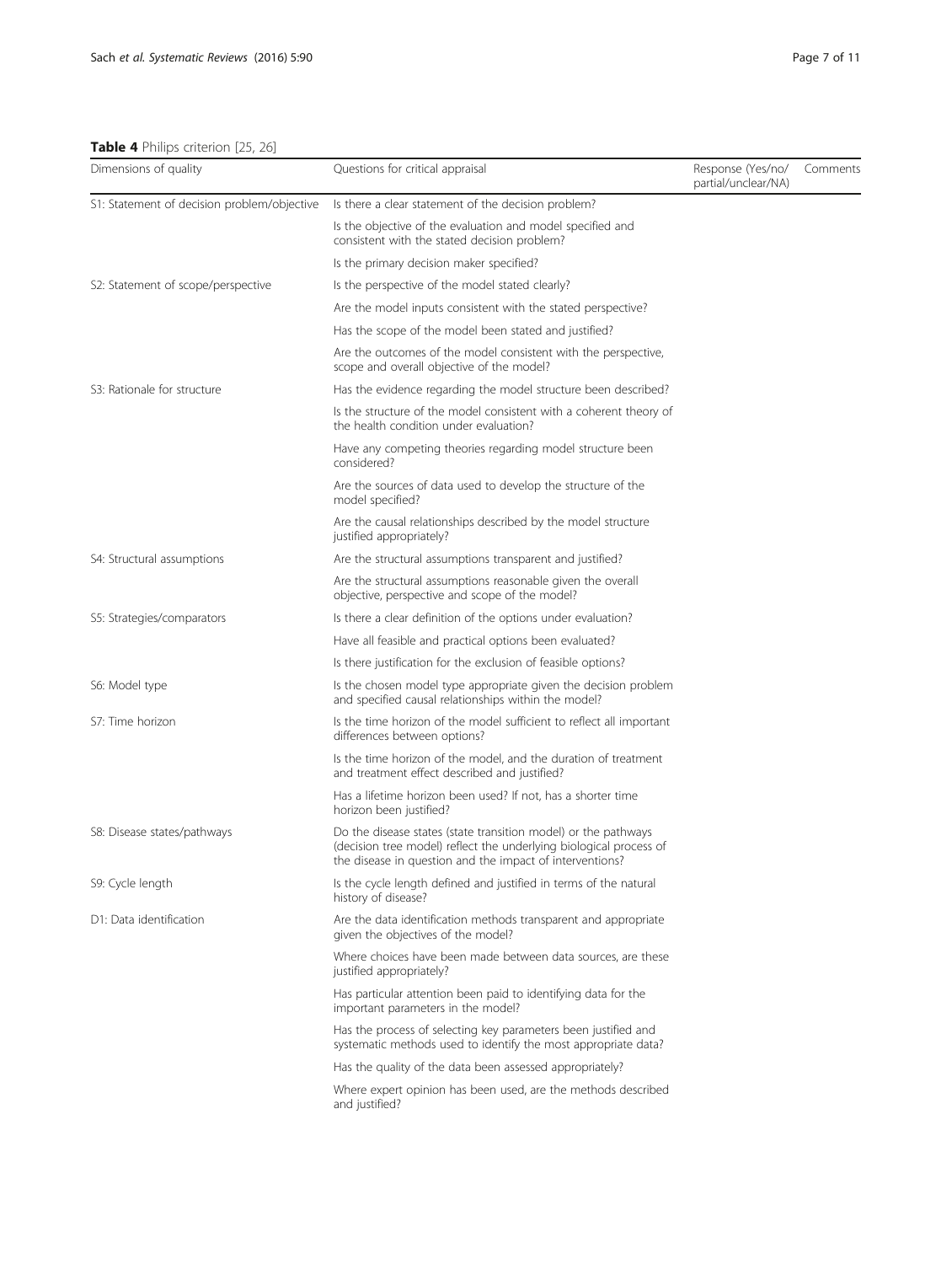Table 4 Philips criterion [\[25](#page-9-0), [26\]](#page-9-0) (Continued)

| D <sub>2</sub> a: Baseline data<br>Is the choice of baseline data described and justified?<br>Are transition probabilities calculated appropriately?<br>Has a half cycle correction been applied to both cost and<br>Outcome?<br>D2b: Treatment effects<br>If relative treatment effects have been derived from trial data, have<br>they been synthesised using appropriate techniques?<br>Have the methods and assumptions used to extrapolate short-<br>term results to final outcomes been documented and justified?<br>Have alternative assumptions been explored through sensitivity<br>analysis?<br>Have assumptions regarding the continuing effect of treatment<br>once treatment is complete been documented and justified? Have<br>alternative assumptions been explored through sensitivity analysis?<br>D2c: Quality-of-life weights (utilities)<br>Are the utilities incorporated into the model appropriate?<br>Is the source for the utility weights referenced?<br>Are the methods of derivation for the utility weights justified?<br>Have all data incorporated into the model been described and<br>D3: Data incorporation<br>referenced in sufficient detail?<br>Has the use of mutually inconsistent data been justified (i.e. are<br>assumptions and choices appropriate)?<br>Is the process of data incorporation transparent?<br>If data have been incorporated as distributions, has the choice of<br>distribution for each parameter been described and justified?<br>D4: Assessment of uncertainty<br>Have the four principal types of uncertainty been addressed?<br>If not, has the omission of particular forms of uncertainty been<br>justified?<br>D4a: Methodological<br>Have methodological uncertainties been addressed by running<br>alternative versions of the model with different methodological<br>assumptions?<br>D4b: Structural<br>Is there evidence that structural uncertainties have been addressed<br>via sensitivity analysis?<br>Has heterogeneity been dealt with by running the model<br>D4c: Heterogeneity<br>separately for different sub-groups?<br>D4d: Parameter<br>Are the methods of assessment of parameter uncertainty<br>appropriate?<br>Has probabilistic sensitivity analysis been done, if not has this been<br>justified?<br>If data are incorporated as point estimates, are the ranges used for<br>sensitivity analysis stated and justified?<br>C1: Internal consistency<br>Is there evidence that the mathematical logic of the model has<br>been tested thoroughly before use?<br>C2: External consistency<br>Are the conclusions valid given the data presented?<br>Are any counterintuitive results from the model explained and<br>justified?<br>If the model has been calibrated against independent data, have<br>any differences been explained and justified?<br>Have the results of the model been compared with those of<br>previous models and any differences in results explained? | D2: Pre-model data | Are the pre-model data analysis methodology based on justifiable<br>statistical and epidemiological techniques? |
|-----------------------------------------------------------------------------------------------------------------------------------------------------------------------------------------------------------------------------------------------------------------------------------------------------------------------------------------------------------------------------------------------------------------------------------------------------------------------------------------------------------------------------------------------------------------------------------------------------------------------------------------------------------------------------------------------------------------------------------------------------------------------------------------------------------------------------------------------------------------------------------------------------------------------------------------------------------------------------------------------------------------------------------------------------------------------------------------------------------------------------------------------------------------------------------------------------------------------------------------------------------------------------------------------------------------------------------------------------------------------------------------------------------------------------------------------------------------------------------------------------------------------------------------------------------------------------------------------------------------------------------------------------------------------------------------------------------------------------------------------------------------------------------------------------------------------------------------------------------------------------------------------------------------------------------------------------------------------------------------------------------------------------------------------------------------------------------------------------------------------------------------------------------------------------------------------------------------------------------------------------------------------------------------------------------------------------------------------------------------------------------------------------------------------------------------------------------------------------------------------------------------------------------------------------------------------------------------------------------------------------------------------------------------------------------------------------------------------------------------------------------------------------------------------------------------------------------------------------------------------------------------------------------------------------------------------------------------------|--------------------|-----------------------------------------------------------------------------------------------------------------|
|                                                                                                                                                                                                                                                                                                                                                                                                                                                                                                                                                                                                                                                                                                                                                                                                                                                                                                                                                                                                                                                                                                                                                                                                                                                                                                                                                                                                                                                                                                                                                                                                                                                                                                                                                                                                                                                                                                                                                                                                                                                                                                                                                                                                                                                                                                                                                                                                                                                                                                                                                                                                                                                                                                                                                                                                                                                                                                                                                                       |                    |                                                                                                                 |
|                                                                                                                                                                                                                                                                                                                                                                                                                                                                                                                                                                                                                                                                                                                                                                                                                                                                                                                                                                                                                                                                                                                                                                                                                                                                                                                                                                                                                                                                                                                                                                                                                                                                                                                                                                                                                                                                                                                                                                                                                                                                                                                                                                                                                                                                                                                                                                                                                                                                                                                                                                                                                                                                                                                                                                                                                                                                                                                                                                       |                    |                                                                                                                 |
|                                                                                                                                                                                                                                                                                                                                                                                                                                                                                                                                                                                                                                                                                                                                                                                                                                                                                                                                                                                                                                                                                                                                                                                                                                                                                                                                                                                                                                                                                                                                                                                                                                                                                                                                                                                                                                                                                                                                                                                                                                                                                                                                                                                                                                                                                                                                                                                                                                                                                                                                                                                                                                                                                                                                                                                                                                                                                                                                                                       |                    |                                                                                                                 |
|                                                                                                                                                                                                                                                                                                                                                                                                                                                                                                                                                                                                                                                                                                                                                                                                                                                                                                                                                                                                                                                                                                                                                                                                                                                                                                                                                                                                                                                                                                                                                                                                                                                                                                                                                                                                                                                                                                                                                                                                                                                                                                                                                                                                                                                                                                                                                                                                                                                                                                                                                                                                                                                                                                                                                                                                                                                                                                                                                                       |                    |                                                                                                                 |
|                                                                                                                                                                                                                                                                                                                                                                                                                                                                                                                                                                                                                                                                                                                                                                                                                                                                                                                                                                                                                                                                                                                                                                                                                                                                                                                                                                                                                                                                                                                                                                                                                                                                                                                                                                                                                                                                                                                                                                                                                                                                                                                                                                                                                                                                                                                                                                                                                                                                                                                                                                                                                                                                                                                                                                                                                                                                                                                                                                       |                    |                                                                                                                 |
|                                                                                                                                                                                                                                                                                                                                                                                                                                                                                                                                                                                                                                                                                                                                                                                                                                                                                                                                                                                                                                                                                                                                                                                                                                                                                                                                                                                                                                                                                                                                                                                                                                                                                                                                                                                                                                                                                                                                                                                                                                                                                                                                                                                                                                                                                                                                                                                                                                                                                                                                                                                                                                                                                                                                                                                                                                                                                                                                                                       |                    |                                                                                                                 |
|                                                                                                                                                                                                                                                                                                                                                                                                                                                                                                                                                                                                                                                                                                                                                                                                                                                                                                                                                                                                                                                                                                                                                                                                                                                                                                                                                                                                                                                                                                                                                                                                                                                                                                                                                                                                                                                                                                                                                                                                                                                                                                                                                                                                                                                                                                                                                                                                                                                                                                                                                                                                                                                                                                                                                                                                                                                                                                                                                                       |                    |                                                                                                                 |
|                                                                                                                                                                                                                                                                                                                                                                                                                                                                                                                                                                                                                                                                                                                                                                                                                                                                                                                                                                                                                                                                                                                                                                                                                                                                                                                                                                                                                                                                                                                                                                                                                                                                                                                                                                                                                                                                                                                                                                                                                                                                                                                                                                                                                                                                                                                                                                                                                                                                                                                                                                                                                                                                                                                                                                                                                                                                                                                                                                       |                    |                                                                                                                 |
|                                                                                                                                                                                                                                                                                                                                                                                                                                                                                                                                                                                                                                                                                                                                                                                                                                                                                                                                                                                                                                                                                                                                                                                                                                                                                                                                                                                                                                                                                                                                                                                                                                                                                                                                                                                                                                                                                                                                                                                                                                                                                                                                                                                                                                                                                                                                                                                                                                                                                                                                                                                                                                                                                                                                                                                                                                                                                                                                                                       |                    |                                                                                                                 |
|                                                                                                                                                                                                                                                                                                                                                                                                                                                                                                                                                                                                                                                                                                                                                                                                                                                                                                                                                                                                                                                                                                                                                                                                                                                                                                                                                                                                                                                                                                                                                                                                                                                                                                                                                                                                                                                                                                                                                                                                                                                                                                                                                                                                                                                                                                                                                                                                                                                                                                                                                                                                                                                                                                                                                                                                                                                                                                                                                                       |                    |                                                                                                                 |
|                                                                                                                                                                                                                                                                                                                                                                                                                                                                                                                                                                                                                                                                                                                                                                                                                                                                                                                                                                                                                                                                                                                                                                                                                                                                                                                                                                                                                                                                                                                                                                                                                                                                                                                                                                                                                                                                                                                                                                                                                                                                                                                                                                                                                                                                                                                                                                                                                                                                                                                                                                                                                                                                                                                                                                                                                                                                                                                                                                       |                    |                                                                                                                 |
|                                                                                                                                                                                                                                                                                                                                                                                                                                                                                                                                                                                                                                                                                                                                                                                                                                                                                                                                                                                                                                                                                                                                                                                                                                                                                                                                                                                                                                                                                                                                                                                                                                                                                                                                                                                                                                                                                                                                                                                                                                                                                                                                                                                                                                                                                                                                                                                                                                                                                                                                                                                                                                                                                                                                                                                                                                                                                                                                                                       |                    |                                                                                                                 |
|                                                                                                                                                                                                                                                                                                                                                                                                                                                                                                                                                                                                                                                                                                                                                                                                                                                                                                                                                                                                                                                                                                                                                                                                                                                                                                                                                                                                                                                                                                                                                                                                                                                                                                                                                                                                                                                                                                                                                                                                                                                                                                                                                                                                                                                                                                                                                                                                                                                                                                                                                                                                                                                                                                                                                                                                                                                                                                                                                                       |                    |                                                                                                                 |
|                                                                                                                                                                                                                                                                                                                                                                                                                                                                                                                                                                                                                                                                                                                                                                                                                                                                                                                                                                                                                                                                                                                                                                                                                                                                                                                                                                                                                                                                                                                                                                                                                                                                                                                                                                                                                                                                                                                                                                                                                                                                                                                                                                                                                                                                                                                                                                                                                                                                                                                                                                                                                                                                                                                                                                                                                                                                                                                                                                       |                    |                                                                                                                 |
|                                                                                                                                                                                                                                                                                                                                                                                                                                                                                                                                                                                                                                                                                                                                                                                                                                                                                                                                                                                                                                                                                                                                                                                                                                                                                                                                                                                                                                                                                                                                                                                                                                                                                                                                                                                                                                                                                                                                                                                                                                                                                                                                                                                                                                                                                                                                                                                                                                                                                                                                                                                                                                                                                                                                                                                                                                                                                                                                                                       |                    |                                                                                                                 |
|                                                                                                                                                                                                                                                                                                                                                                                                                                                                                                                                                                                                                                                                                                                                                                                                                                                                                                                                                                                                                                                                                                                                                                                                                                                                                                                                                                                                                                                                                                                                                                                                                                                                                                                                                                                                                                                                                                                                                                                                                                                                                                                                                                                                                                                                                                                                                                                                                                                                                                                                                                                                                                                                                                                                                                                                                                                                                                                                                                       |                    |                                                                                                                 |
|                                                                                                                                                                                                                                                                                                                                                                                                                                                                                                                                                                                                                                                                                                                                                                                                                                                                                                                                                                                                                                                                                                                                                                                                                                                                                                                                                                                                                                                                                                                                                                                                                                                                                                                                                                                                                                                                                                                                                                                                                                                                                                                                                                                                                                                                                                                                                                                                                                                                                                                                                                                                                                                                                                                                                                                                                                                                                                                                                                       |                    |                                                                                                                 |
|                                                                                                                                                                                                                                                                                                                                                                                                                                                                                                                                                                                                                                                                                                                                                                                                                                                                                                                                                                                                                                                                                                                                                                                                                                                                                                                                                                                                                                                                                                                                                                                                                                                                                                                                                                                                                                                                                                                                                                                                                                                                                                                                                                                                                                                                                                                                                                                                                                                                                                                                                                                                                                                                                                                                                                                                                                                                                                                                                                       |                    |                                                                                                                 |
|                                                                                                                                                                                                                                                                                                                                                                                                                                                                                                                                                                                                                                                                                                                                                                                                                                                                                                                                                                                                                                                                                                                                                                                                                                                                                                                                                                                                                                                                                                                                                                                                                                                                                                                                                                                                                                                                                                                                                                                                                                                                                                                                                                                                                                                                                                                                                                                                                                                                                                                                                                                                                                                                                                                                                                                                                                                                                                                                                                       |                    |                                                                                                                 |
|                                                                                                                                                                                                                                                                                                                                                                                                                                                                                                                                                                                                                                                                                                                                                                                                                                                                                                                                                                                                                                                                                                                                                                                                                                                                                                                                                                                                                                                                                                                                                                                                                                                                                                                                                                                                                                                                                                                                                                                                                                                                                                                                                                                                                                                                                                                                                                                                                                                                                                                                                                                                                                                                                                                                                                                                                                                                                                                                                                       |                    |                                                                                                                 |
|                                                                                                                                                                                                                                                                                                                                                                                                                                                                                                                                                                                                                                                                                                                                                                                                                                                                                                                                                                                                                                                                                                                                                                                                                                                                                                                                                                                                                                                                                                                                                                                                                                                                                                                                                                                                                                                                                                                                                                                                                                                                                                                                                                                                                                                                                                                                                                                                                                                                                                                                                                                                                                                                                                                                                                                                                                                                                                                                                                       |                    |                                                                                                                 |
|                                                                                                                                                                                                                                                                                                                                                                                                                                                                                                                                                                                                                                                                                                                                                                                                                                                                                                                                                                                                                                                                                                                                                                                                                                                                                                                                                                                                                                                                                                                                                                                                                                                                                                                                                                                                                                                                                                                                                                                                                                                                                                                                                                                                                                                                                                                                                                                                                                                                                                                                                                                                                                                                                                                                                                                                                                                                                                                                                                       |                    |                                                                                                                 |
|                                                                                                                                                                                                                                                                                                                                                                                                                                                                                                                                                                                                                                                                                                                                                                                                                                                                                                                                                                                                                                                                                                                                                                                                                                                                                                                                                                                                                                                                                                                                                                                                                                                                                                                                                                                                                                                                                                                                                                                                                                                                                                                                                                                                                                                                                                                                                                                                                                                                                                                                                                                                                                                                                                                                                                                                                                                                                                                                                                       |                    |                                                                                                                 |
|                                                                                                                                                                                                                                                                                                                                                                                                                                                                                                                                                                                                                                                                                                                                                                                                                                                                                                                                                                                                                                                                                                                                                                                                                                                                                                                                                                                                                                                                                                                                                                                                                                                                                                                                                                                                                                                                                                                                                                                                                                                                                                                                                                                                                                                                                                                                                                                                                                                                                                                                                                                                                                                                                                                                                                                                                                                                                                                                                                       |                    |                                                                                                                 |
|                                                                                                                                                                                                                                                                                                                                                                                                                                                                                                                                                                                                                                                                                                                                                                                                                                                                                                                                                                                                                                                                                                                                                                                                                                                                                                                                                                                                                                                                                                                                                                                                                                                                                                                                                                                                                                                                                                                                                                                                                                                                                                                                                                                                                                                                                                                                                                                                                                                                                                                                                                                                                                                                                                                                                                                                                                                                                                                                                                       |                    |                                                                                                                 |
|                                                                                                                                                                                                                                                                                                                                                                                                                                                                                                                                                                                                                                                                                                                                                                                                                                                                                                                                                                                                                                                                                                                                                                                                                                                                                                                                                                                                                                                                                                                                                                                                                                                                                                                                                                                                                                                                                                                                                                                                                                                                                                                                                                                                                                                                                                                                                                                                                                                                                                                                                                                                                                                                                                                                                                                                                                                                                                                                                                       |                    |                                                                                                                 |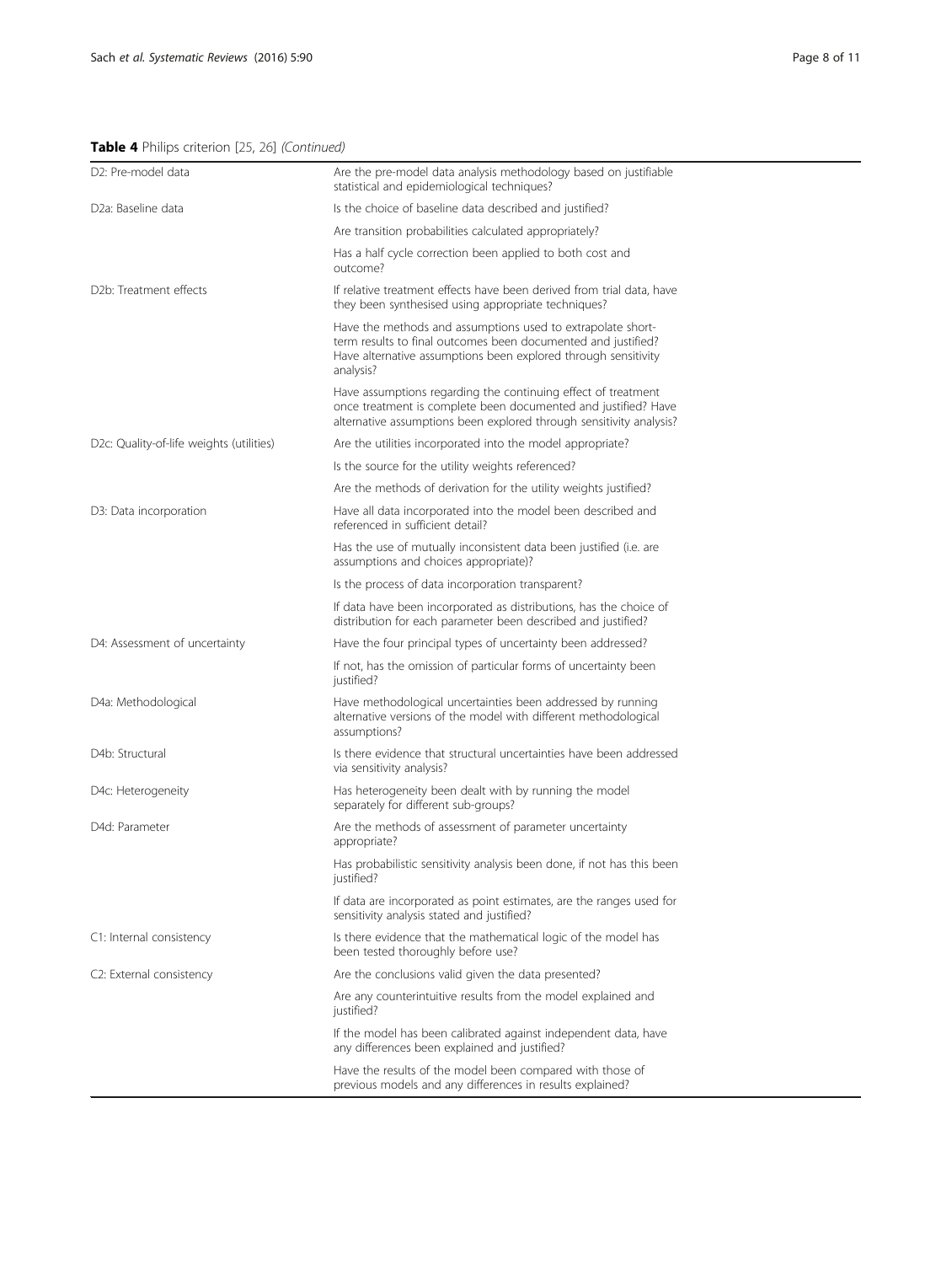<span id="page-8-0"></span>table). Any discrepancies will be discussed and resolved by a third reviewer.

To initially assess the quality of included studies, a score of 1 will be given to items within the CHEERS checklist that can be answered 'yes', 0.5 for items only partially addressed, 0 for 'no' and where an item is identified as not applicable, no score will be given. The score will then be totalled and calculated as a percentage of the total score that could be achieved for that study, thus taking into account elements of the checklist which were deemed not applicable. This is an approach that has previously been used [\[27\]](#page-10-0), and although it is acknowledged that by assigning equal weighting to each criteria may not truly reflect the importance of each of the checklist items, it is thought that it will provide a broad overview of the quality of studies included, which will then pave way for more detailed analysis on individual checklist items. These evaluations will be included in any publication as supplementary material where feasible.

Methodological variation between studies is likely to prevent a pooling of economic data in the form of a meta-analysis, and therefore, results of the studies will be presented and discussed in a qualitative manner according to the study type.

#### **Discussion**

This systematic review will provide a comprehensive assessment of the type and quality of economic research used in the evaluation of interventions to prevent and treat eczema. The results of the review are likely to be written up in multiple publications, one focusing on an overview of the state of the art with additional papers focusing in more detail on particular methodologically aspects (for instance, the methods used in modelling studies). The review will report the range of costeffectiveness estimates found for interventions to prevent and treat atopic eczema, which may be useful in informing clinicians and decision makers about the relative value of different interventions for eczema and enable the value of eczema interventions to be compared with the cost effectiveness for other interventions in other disease areas. That is, it may help decision makers, on the basis of current information (if sufficient), to be able to answer questions about how to allocate limited resources between eczema and other disease areas and once allocated to eczema how to use those limited resources efficiently to maximise outcomes from eczema care. The review will also be of interest to methodologists interested in the range and quality of economic studies in this clinical field. Finally, this systematic review will help identify gaps in the current evidence base surrounding the economics of eczema to inform further research efforts in this area.

#### Appendix

Details of electronic bibliographic database search strings Medline (1946 to present) & Embase (1974 to present) (via Ovid, [http://ovidsp.tx.ovid.com/\)](http://ovidsp.tx.ovid.com/)

- 1. (dermatitis or eczema).tw.
- 2. exp Eczema/
- 3. exp Dermatitis, Atopic/
- 4. exp Economics/
- 5. exp Quality‐Adjusted Life Years/
- 6. exp Health Care Costs/
- 7. (econ\* or cost\* or price\* or expenditure\* or "pharmacoecon\*" or budget\* or "value of life" or qaly\* or "quality adj\* life year\*" or utilit\* or pricing\* or "net benefit\*" or "monetary benefit\*" or "net health benefit\*" or "willingness to pay" or "fee\*" or "charge\*").tw.
- 8. 1 or 2 or 3
- 9. 4 or 5 or 6 or 7
- 10. 8 and 9

Web of Science (various indexes included earliest start date 1970 to present) ([http://apps.webofknowledge.com\)](http://apps.webofknowledge.com)

- 1. TS=(dermatitis or eczema)
- 2. TS=((econ\* or cost\* or price\* or expenditure\* or "pharmacoecon\*" or budget\* or "value of life" or qaly\* or "quality adj\* life year\*" or utilit\* or pricing\* or "net benefit\*" or "monetary benefit\*" or "net health benefit\*" or "willingness to pay" or "fee\*" or "charge\*"))
- 3. 1 and 2

EconLit (1886 to present) and CINAHL (1937 to present) (via EBSCO, http://web.a.ebscohost.com)

- 1. MH "Dermatitis, Atopic" OR MH "Eczema"
- 2. AB Dermatitis OR Eczema
- 3. (MH "Economics+") OR (MH "Health Resource Allocation") OR (MH "Health Care Costs+") OR (MH "Health Care Delivery+") OR (MH "Quality Adjusted Life Years") OR (MH "Quality of Life") OR (MH "Economic Value of Life")
- 4. AB econ\* or cost\* or price\* or expenditure\* or "pharmacoecon<sup>\*"</sup> or budget<sup>\*</sup> or "value of life" or qaly\* or "quality adj\* life year\*" or utilit\* or pricing\* or "net benefit\*" or "monetary benefit\*" or "net health benefit\*" or "willingness to pay" or "fee\*" or "charge\*"
- 5. 1 or 2
- 6. 3 or 4
- 7. 5 and 6

Scopus (1960 to present) (<http://www.scopus.com>)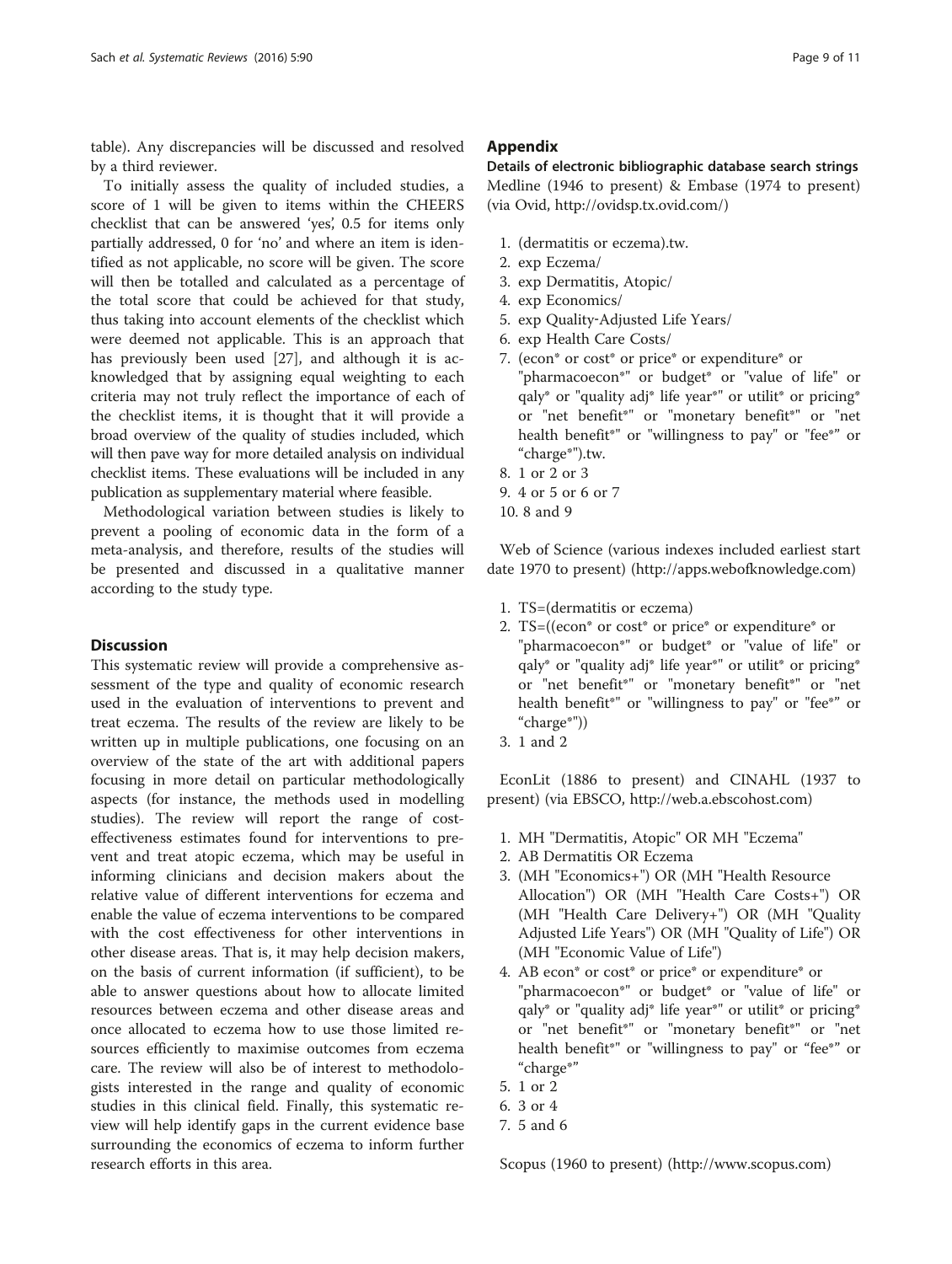- <span id="page-9-0"></span>1. (TITLEABSKEY (dermatitis OR eczema)) AND
- (TITLEABSKEY ((econ\* OR cost\* OR price\* OR pricing\* OR expenditure\* OR "pharmacoecon\*" OR budget\* OR "value of life" OR qaly\* OR "quality adj\* life year\*" OR utilit\* OR "net benefit\*" OR "monetary benefit\*" OR "net health benefit\*" OR "willingness to pay" OR "fee\*" OR "charge\*")))

Cochrane Database of Systematic Reviews/Database of Abstracts of Reviews of Effect/Cochrane Central Register of Controlled Trials/Health Technology Assessment Database/NHS Economic Evaluation Database (all years searched)

(via Wiley, [http://onlinelibrary.wiley.com/cochranelibrary/](http://onlinelibrary.wiley.com/cochranelibrary/search/) [search/\)](http://onlinelibrary.wiley.com/cochranelibrary/search/)

- 1. dermatitis or eczema.ti.ab
- 2. MeSH descriptor: [Dermatitis, Atopic] explode all trees OR MeSH descriptor: [Eczema] explode all trees
- 3. econ\* or cost\* or price\* or expenditure\* or "pharmacoecon\*" or budget\* or "value of life" or qaly\* or "quality adj\* life year\*" or utilit\* or pricing\* or "net benefit\*" or "monetary benefit\*" or "net health benefit\*" or "willingness to pay" or "fee\*" OR "charge\*".ti.ab.
- 4. MeSH descriptor: [Economics] explode all trees OR MeSH descriptor: [Quality Adjusted Life Years] explode all trees OR MeSH descriptor: [Health Care Costs] explode all trees
- 5. 1 or 2
- 6. 3 or 4
- 7. 5 and 6

CEA Registry (1976 to present) ([https://research.](https://research.tufts-nemc.org/cear4/Home.aspx) [tufts-nemc.org/cear4/Home.aspx](https://research.tufts-nemc.org/cear4/Home.aspx))

- 1. Eczema
- 2. Dermatitis

#### Additional file

[Additional file 1:](dx.doi.org/10.1186/s13643-016-0262-0) Preferred Reporting Items for Systematic review and Meta-Analysis Protocols (PRISMA-P) 2015 checklist: recommended items to address in a systematic review protocol. (DOCX 15kb)

#### Abbreviations

CHEERS: Consolidated Health Economic Evaluation Reporting Standards; GP: General Practitioner; GREAT: Global Resource for Eczema Trials; HQoL: Health-Related Quality of Life; ICER: Incremental Cost Effectiveness Ratio; JLA: James Lind Alliance; NA: Not Applicable; NHS: National Health Service; NICE: National Institute of Health and Care Excellence; PSP: Priority Setting Partnership; QALYs: Quality Adjusted Life Years; UK: United Kingdom.

#### Acknowledgements

This systematic review is independent research arising from Tracey Sach's Career Development Fellowship (CDF-2014-07-006) supported by the

National Institute for Health Research. The views expressed in this publication are those of the author(s) and not necessarily those of the NHS, the National Institute for Health Research or the Department of Health. The following individuals are acknowledged as providing advice as research mentors (Professor Kim Thomas, Dr Nicky Welton, Professor Andrew Briggs) and as part of the annual advisory panel (Dr Tom Kenny, Dr Nick Levell, Fiona McOwan, Jo Parris, Amanda Roberts, Professor Lee Shepstone, Professor Fujian Song and Dr Edward Wilson).

#### Authors' contributions

TS conceptualised the research plan for the proposed systematic review and wrote the manuscript. EM and CM contributed to the writing of the manuscript. NL provided expertise on eczema. All authors reviewed the manuscript for important intellectual content and approved the final manuscript. TS is the guarantor.

#### Competing interests

The authors declare that they have no competing interests.

#### Author details

<sup>1</sup>Health Economics Group, Norwich Medical School, University of East Anglia, Norwich NR4 7TJ, UK. <sup>2</sup>Dermatology Department, Norfolk and Norwich University Hospitals NHS Foundation Trust, Colney Lane, Norwich NR4 7UY, UK.

#### Received: 12 January 2016 Accepted: 10 May 2016 Published online: 27 May 2016

#### References

- 1. Williams H, Stewart A, von Mutius E, Cookson W, Anderson HR. International study of asthma. Is eczema really on the increase worldwide? J Allergy Clin Immunol. 2008;121(4):947–54.
- 2. Williams HC. Clinical practice. Atopic dermatitis. N Engl J Med. 2005;352(22):2314–24.
- 3. Kay J, Gawkrodger DJ, Mortimer MJ, Jaron AG. The prevalence of childhood atopic eczema in a general population. J Am Acad Dermatol. 1994;30(1):35–9.
- 4. Simpson CR, Netwon J, Hippisley-Cox J, Sheikh A. Trends in the epidemiology and prescribing of medication for eczema in England. R Soc Med. 2009; doi:[10.1258/jrsm.2009.080211](http://dx.doi.org/10.1258/jrsm.2009.080211).
- 5. Schofield JK, Fleming D, Grindlay D, Williams H. Skin conditions are the commonest new reason people present to general practitioners in England and Wales. Br J Dermatol. 2011;165(5):1044–50.
- 6. Lewis‐jones S. Quality of life and childhood atopic dermatitis: the misery of living with childhood eczema. Int J Clin Pract. 2006;60(8):984–92.
- 7. Paller AS, Mcalister RO, Doyle JJ, Jackson A. Perceptions of physicians and pediatric patients about atopic dermatitis, its impact, and its treatment. Clin Paediatr. 2002;41(5):323–32.
- 8. Hon KLE, Wang SS, Leung TF. The atopic march: from skin to the airways. Iran J Allergy Asthma Immunol. 2012;11(1):73–7.
- 9. Emerson RM, Williams HC, Allen BR. What is the cost of atopic dermatitis in preschool children? Br J Dermatol. 2001;144(3):514–22.
- 10. Herd RM, Tidman MJ, Prescott RJ, Hunter JAA. The cost of atopic eczema. Br J Dermatol. 1996;135(1):20–3.
- 11. Howell MD, Parker ML, Mustelin T, Ranade K. Past, present, and future for biologic intervention in atopic dermatitis. Allergy. 2015.
- 12. James Lind Alliance. Priority setting partnership on eczema. National Institute for Health Research. [http://www.jla.nihr.ac.uk/priority-setting](http://www.jla.nihr.ac.uk/priority-setting-partnerships/eczema)[partnerships/eczema](http://www.jla.nihr.ac.uk/priority-setting-partnerships/eczema) Accessed 15 Oct 2015.
- 13. Batchelor JM, Ridd MJ, Clarke T, Ahmed A, Cox M, Crowe S, et al. The eczema priority setting partnership: a collaboration between patients, carers, clinicians and researchers to identify and prioritize important research questions for the treatment of eczema. Br J Dermatol. 2013;168(3):577–82.
- 14. The Global Resource of Eczema Trials. Centre of evidence based dermatology. [http://www.greatdatabase.org.uk.](http://www.greatdatabase.org.uk/) Accessed 05 Sep 2015.
- 15. Nankervis H, Maplethorpe A, Williams HC. Mapping randomized controlled trials of treatments for eczema—the GREAT database (The Global Resource of Eczema Trials: a collection of key data on randomized controlled trials of treatments for eczema from 2000 to 2010). BMC Dermatol. 2011;11(1):10.
- 16. NICE. Clinical Guideline 57: Atopic eczema in children—management of atopic eczema in children from birth up to the age of 12 years. 2007.